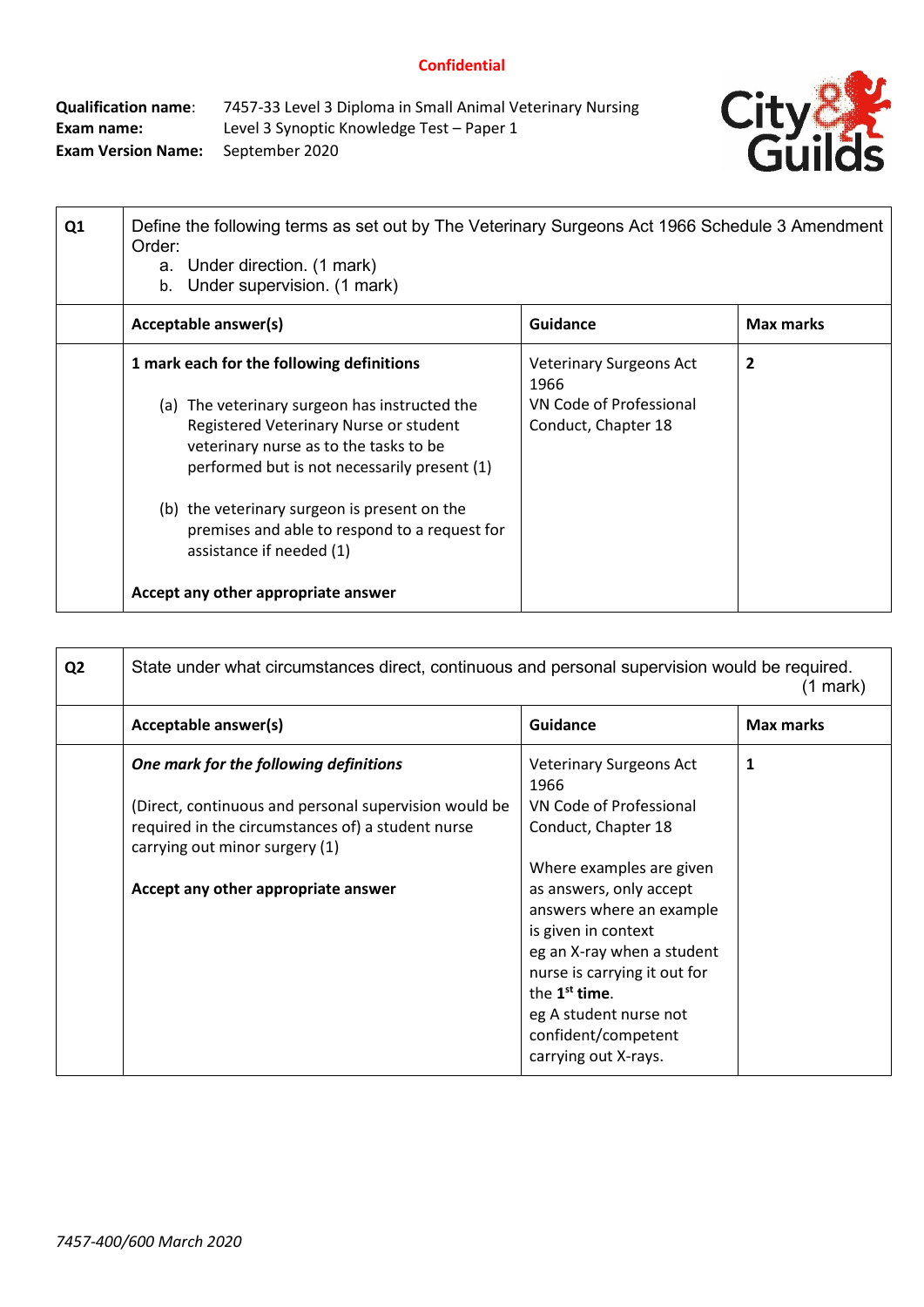| Q3 | A patient is being treated for a suspected MRSA infection.                                                                    |  |  |  |
|----|-------------------------------------------------------------------------------------------------------------------------------|--|--|--|
|    | What two colours are the containers that should be used to dispose of the hazard waste from the<br>patient? (2 marks)         |  |  |  |
|    | Guidance<br>Acceptable answer(s)<br>Max marks                                                                                 |  |  |  |
|    | <b>BVA Good Practice Guide</b><br>1 mark each for any of the following, to a maximum<br>2<br>of 2 marks:<br>to Handling Waste |  |  |  |
|    | Yellow (container) (1)<br>Orange (container) (1)                                                                              |  |  |  |

| Q4 | State two examples of commonly encountered modes of communication within a veterinary<br>a)<br>practice. (2 marks)<br>b) State one advantage and one disadvantage for one of your chosen modes. (2 marks) |                 |                  |
|----|-----------------------------------------------------------------------------------------------------------------------------------------------------------------------------------------------------------|-----------------|------------------|
|    | Acceptable answer(s)                                                                                                                                                                                      | <b>Guidance</b> | <b>Max marks</b> |
|    | One mark for any of the following, to a<br>a)<br>maximum of 2 marks                                                                                                                                       |                 | 4                |
|    | Telephone (1)                                                                                                                                                                                             |                 |                  |
|    | Face to face (1)                                                                                                                                                                                          |                 |                  |
|    | Video conference (1)                                                                                                                                                                                      |                 |                  |
|    | Internet (1)                                                                                                                                                                                              |                 |                  |
|    | Social media (1)                                                                                                                                                                                          |                 |                  |
|    | Verbal (1)                                                                                                                                                                                                |                 |                  |
|    | Written (1)                                                                                                                                                                                               |                 |                  |
|    | b) One mark for each correct advantage and<br>disadvantage for candidate's chosen modes<br>to a total of 2 marks                                                                                          |                 |                  |
|    | <b>Telephone</b>                                                                                                                                                                                          |                 |                  |
|    | Advantages: Time saving (1) distance is irrelevant (1)<br>calls can be recorded (1) multi-person calls (1) caller<br>can be put on hold                                                                   |                 |                  |
|    | Disadvantages: One on one "on the spot conversation"<br>(1) participants can be distracted (1) poor telephone<br>signal (1) environmental noise (1) cannot interpret<br>body language (1)                 |                 |                  |
|    | Face to face                                                                                                                                                                                              |                 |                  |
|    | Advantages: body language can be interpreted (1)<br>facial expression can be read (1) allows for confidential<br>conversation in private area (1) Feedback mechanisms<br>can be used (1)                  |                 |                  |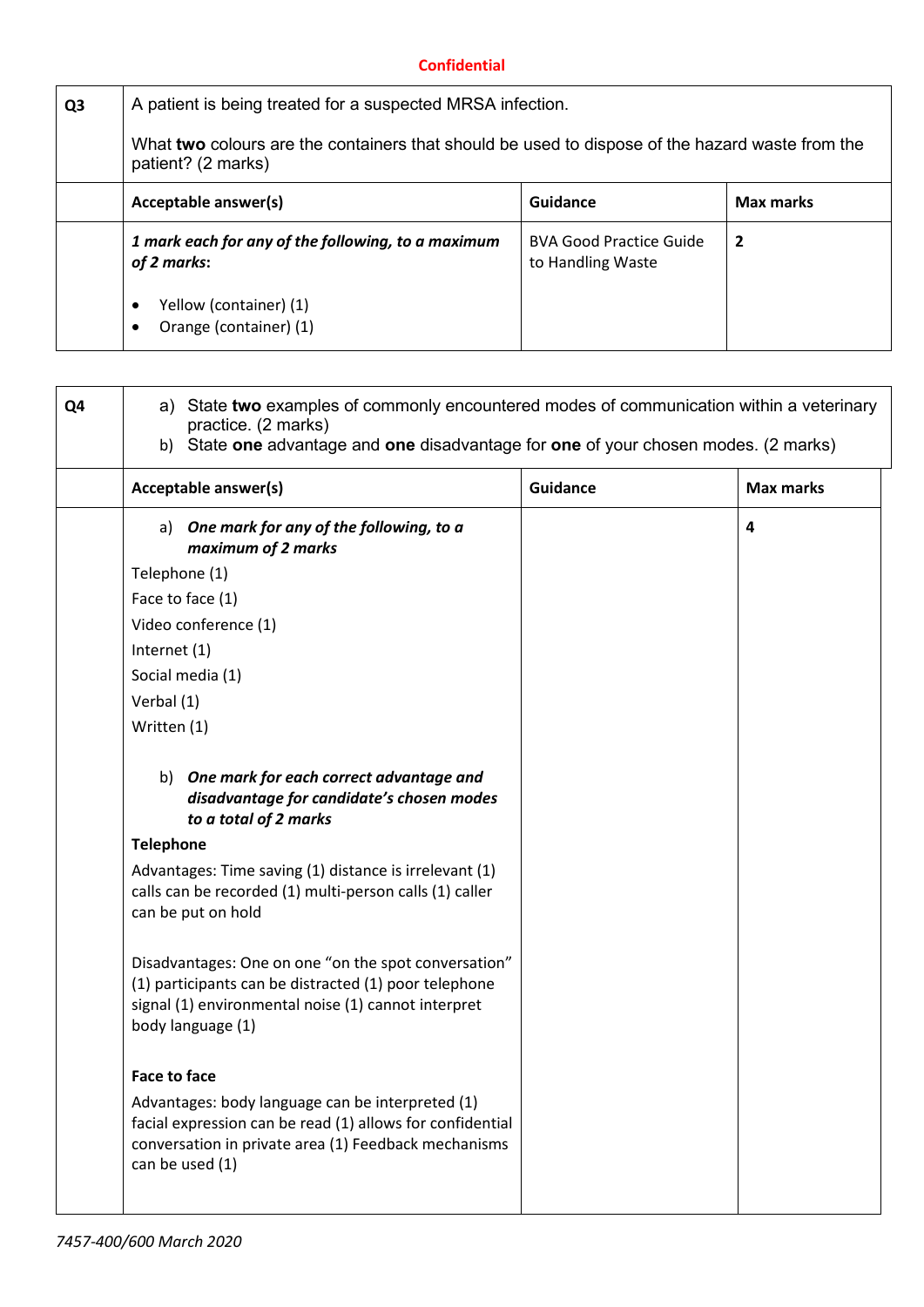| <b>Confidential</b>                                                                                                |
|--------------------------------------------------------------------------------------------------------------------|
| Disadvantages: Communication may not be recorded<br>(1) Requires time (1) Puts someone on the spot (1)             |
| <b>Video Conference</b>                                                                                            |
| Advantages: distance is irrelevant (1) multi person<br>function (1) Multiple time zones (1)                        |
| Disadvantage: reliant on technology (1) Initial<br>equipment expense (1)                                           |
| Internet / social media                                                                                            |
| Advantage: distance is irrelevant (1) 24-hour<br>availability (1)                                                  |
| Disadvantage: difficult to moderate content (1) may<br>not suit all forms of communication (e.g. emergency)<br>(1) |
| Any other acceptable answer                                                                                        |

| Q5 | Explain the purpose of the adjuvant in a killed vaccine. (2 marks)                                                                                              |                               |  |  |
|----|-----------------------------------------------------------------------------------------------------------------------------------------------------------------|-------------------------------|--|--|
|    | Acceptable answer(s)<br>Guidance<br><b>Max marks</b>                                                                                                            |                               |  |  |
|    | One mark for any of the following explanation for a<br>total of 2 marks                                                                                         | Similar wording<br>acceptable |  |  |
|    | An adjuvant enhances the antigenicity of the<br>vaccine/makes the vaccine more effective (1) by<br>accelerating/prolonging/enhancing the immune<br>response (1) |                               |  |  |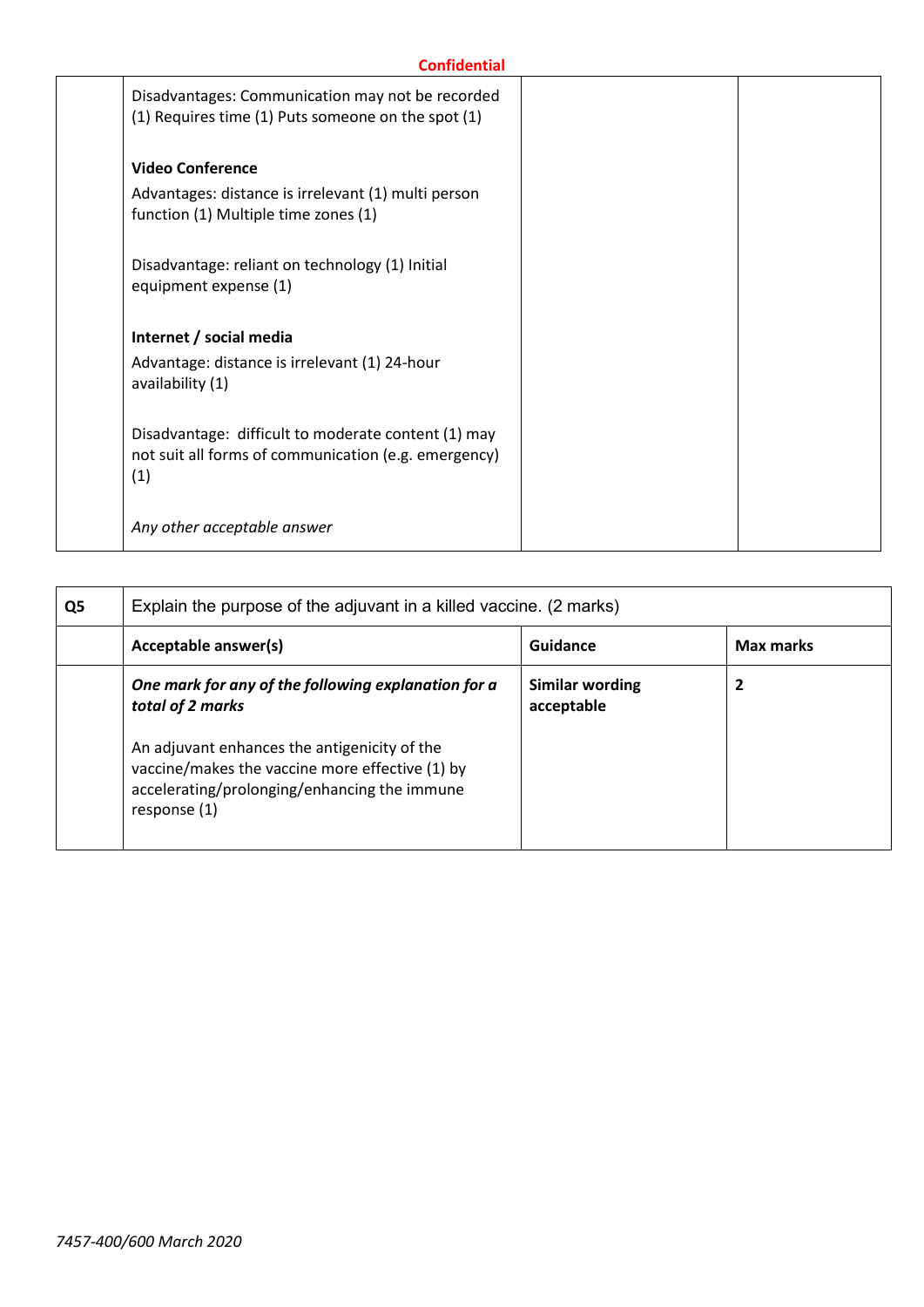| Q <sub>6</sub> | Calculate the Resting Energy Requirement (RER) for a 20kg dog. (3 marks)<br>You must show your calculations and include units in your answer.                                                                   |                                                        |   |  |
|----------------|-----------------------------------------------------------------------------------------------------------------------------------------------------------------------------------------------------------------|--------------------------------------------------------|---|--|
|                | Guidance<br>Acceptable answer(s)<br>Max marks                                                                                                                                                                   |                                                        |   |  |
|                | One mark for calculation, One mark for correct<br>answer and One mark for units.<br>RER = $(20x70)^{0.75}$ = 662 kilocalories<br><b>OR</b><br>$RER = (20 \times 30) + 70 \text{ OR} = 670 \text{ kilocalories}$ | Unit mark is for final answer<br>as: Kilocalories/Kcal | 3 |  |

| Q7 | Name the dietary amino acid that is essential in the diet of cats but not dogs. (1 mark) |  |  |  |
|----|------------------------------------------------------------------------------------------|--|--|--|
|    | Acceptable answer(s)<br>Guidance<br>Max marks                                            |  |  |  |
|    | One mark for the following;                                                              |  |  |  |
|    | Taurine (1)                                                                              |  |  |  |

| Q8 | State one canine genetic condition and the breed with which it is associated. (2 marks)                                                                                                                                                                   |                                                                        |   |  |  |
|----|-----------------------------------------------------------------------------------------------------------------------------------------------------------------------------------------------------------------------------------------------------------|------------------------------------------------------------------------|---|--|--|
|    | Guidance<br>Acceptable answer(s)<br>Max marks                                                                                                                                                                                                             |                                                                        |   |  |  |
|    | One mark for the breed and One mark for the<br>condition<br>German Shepherds, Golden Retriever, Labrador<br>Retriever - Hip dysplasia (1)<br>Dalmatians - Urate urolithiasis (1)<br>Collies - Progressive Retinal Atrophy (1)<br>Or any acceptable answer | Only give 2 marks if the<br>breed is linked to the<br>condition stated | 2 |  |  |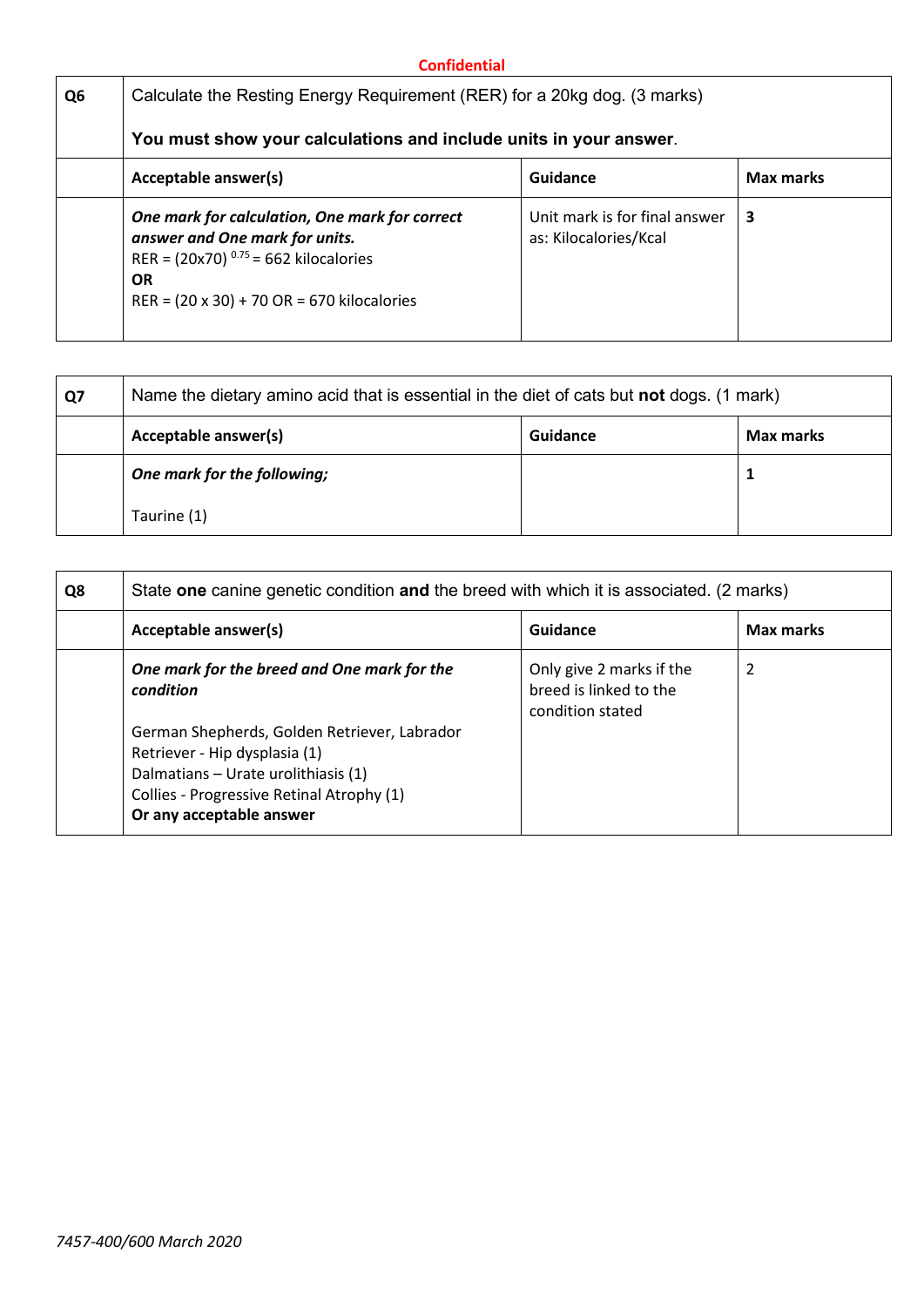|    | <b>Confidential</b>                                                                                                                                                                                                                                                                           |                 |                  |
|----|-----------------------------------------------------------------------------------------------------------------------------------------------------------------------------------------------------------------------------------------------------------------------------------------------|-----------------|------------------|
| Q9 | Define the term sterilisation. (1 mark)<br>a)<br>Provide two examples of methods used to achieve sterilisation of surgical instruments in<br>b)<br>veterinary practice. (2 marks)                                                                                                             |                 |                  |
|    | Acceptable answer(s)                                                                                                                                                                                                                                                                          | <b>Guidance</b> | <b>Max marks</b> |
|    | (a) One mark for the definition<br>Definition: The destruction/elimination of all micro-<br>organisms, including bacterial spores (1)<br>(b) One mark for any of the following examples<br>to a total of 1 mark<br>Autoclave (1)<br>Ethylene Oxide gas (1)<br>Cold chemical sterilisation (1) |                 | 3                |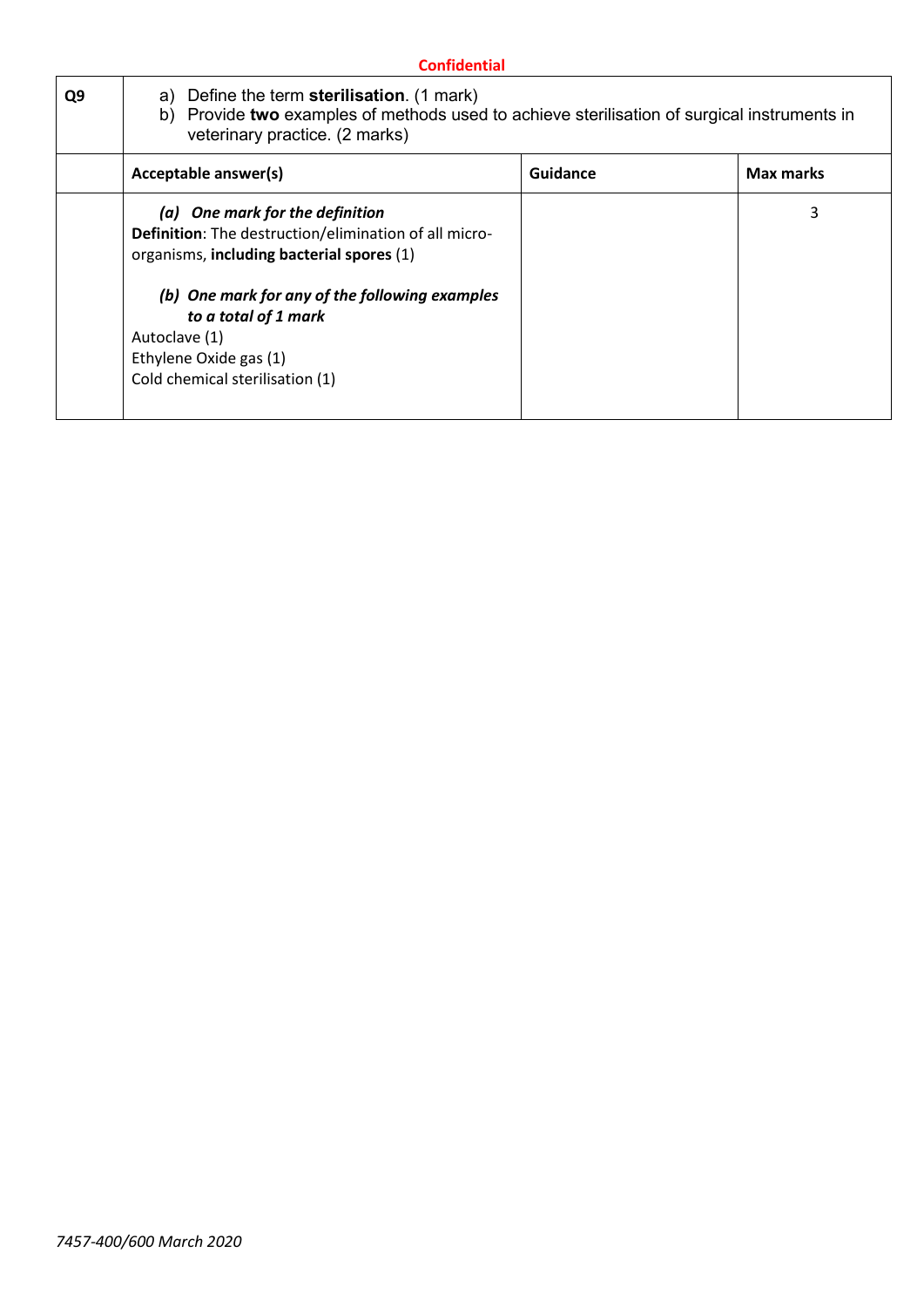|     | <b>Confidential</b>                                                                                                                                                                                                                                                                                                                                                                                                                                                                                                                                                                                                                                                                                                                                                                                                                                                  |                                                |                  |  |
|-----|----------------------------------------------------------------------------------------------------------------------------------------------------------------------------------------------------------------------------------------------------------------------------------------------------------------------------------------------------------------------------------------------------------------------------------------------------------------------------------------------------------------------------------------------------------------------------------------------------------------------------------------------------------------------------------------------------------------------------------------------------------------------------------------------------------------------------------------------------------------------|------------------------------------------------|------------------|--|
| Q10 | a) Name a suitable packaging material for a surgical instrument. (1 mark)<br>b) State one advantage and one disadvantage of the chosen packaging material. (2 marks)                                                                                                                                                                                                                                                                                                                                                                                                                                                                                                                                                                                                                                                                                                 |                                                |                  |  |
|     | <b>Acceptable answer(s)</b>                                                                                                                                                                                                                                                                                                                                                                                                                                                                                                                                                                                                                                                                                                                                                                                                                                          | Guidance                                       | <b>Max marks</b> |  |
|     | One mark for a suitable packaging material and one<br>mark for an advantage and one mark for a<br>disadvantage of the stated packaging to a total of 3<br>marks                                                                                                                                                                                                                                                                                                                                                                                                                                                                                                                                                                                                                                                                                                      | Do not accept 'easy to use'<br>as an advantage | 3                |  |
|     | Self-seal sterilisation pouch (1)<br>Advantages for 1 mark<br>self-sealing (1)<br>come with sterility indictor (1)<br>Disadvantages: for 1 mark<br>paper can become wet during sterilisation (1)<br>٠<br>can burst open if not air adequately dispelled<br>(1)<br>Single use (1)<br>Nylon film (1)<br>Advantages for 1 mark<br>can be re-used (1)<br>can be cut to size (1)<br>$\bullet$<br>Disadvantages for 1 mark<br>requires tape to secure (1)<br>can become brittle with repeated use (1)<br>Cloth drape (1)<br>Advantages for 1 mark<br>can be re-used (1)<br>Disadvantages for 1 mark<br>susceptible to moisture (1)<br>٠<br>requires tape to close (1)<br>may need additional outer packaging (1)<br>Paper drape (1)<br>Advantages for 1 mark<br>can be cut to size (1)<br>moisture repellent (1)<br>Disadvantages for 1 mark<br>requires tape to close (1) |                                                |                  |  |
|     | may need additional outer packaging (1)<br>single use only (1)                                                                                                                                                                                                                                                                                                                                                                                                                                                                                                                                                                                                                                                                                                                                                                                                       |                                                |                  |  |
|     | Autoclave instrument tray (1)<br>Advantages for 1 mark<br>can be re-used (1)                                                                                                                                                                                                                                                                                                                                                                                                                                                                                                                                                                                                                                                                                                                                                                                         |                                                |                  |  |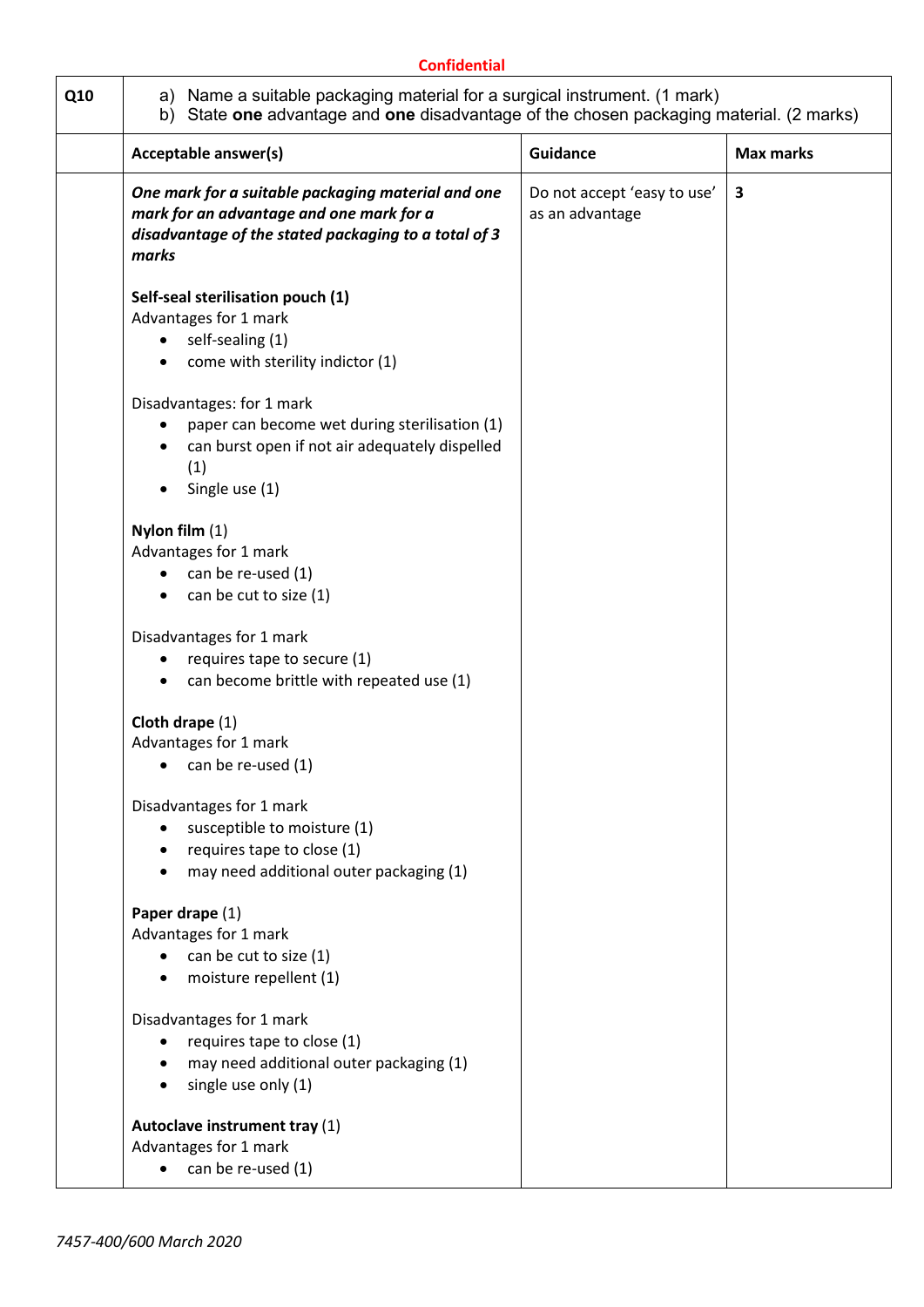| <b>Confidential</b>                                                                              |  |  |
|--------------------------------------------------------------------------------------------------|--|--|
| perforated to allow for circulation of steam/<br>$\bullet$<br>gas(1)<br>durable (1)<br>$\bullet$ |  |  |
| Disadvantages for 1 mark<br>expensive initial cost (1)<br>$\bullet$                              |  |  |
| Accept any other appropriate answer                                                              |  |  |

| Q11 | Define the term <b>incubation period</b> . (1 mark)                     |                                |           |
|-----|-------------------------------------------------------------------------|--------------------------------|-----------|
|     | Acceptable answer(s)                                                    | Guidance                       | Max marks |
|     | One mark for the following for the total of 1 mark                      | Similar wording acceptable   1 |           |
|     | The period between exposure to a disease and onset<br>of clinical signs |                                |           |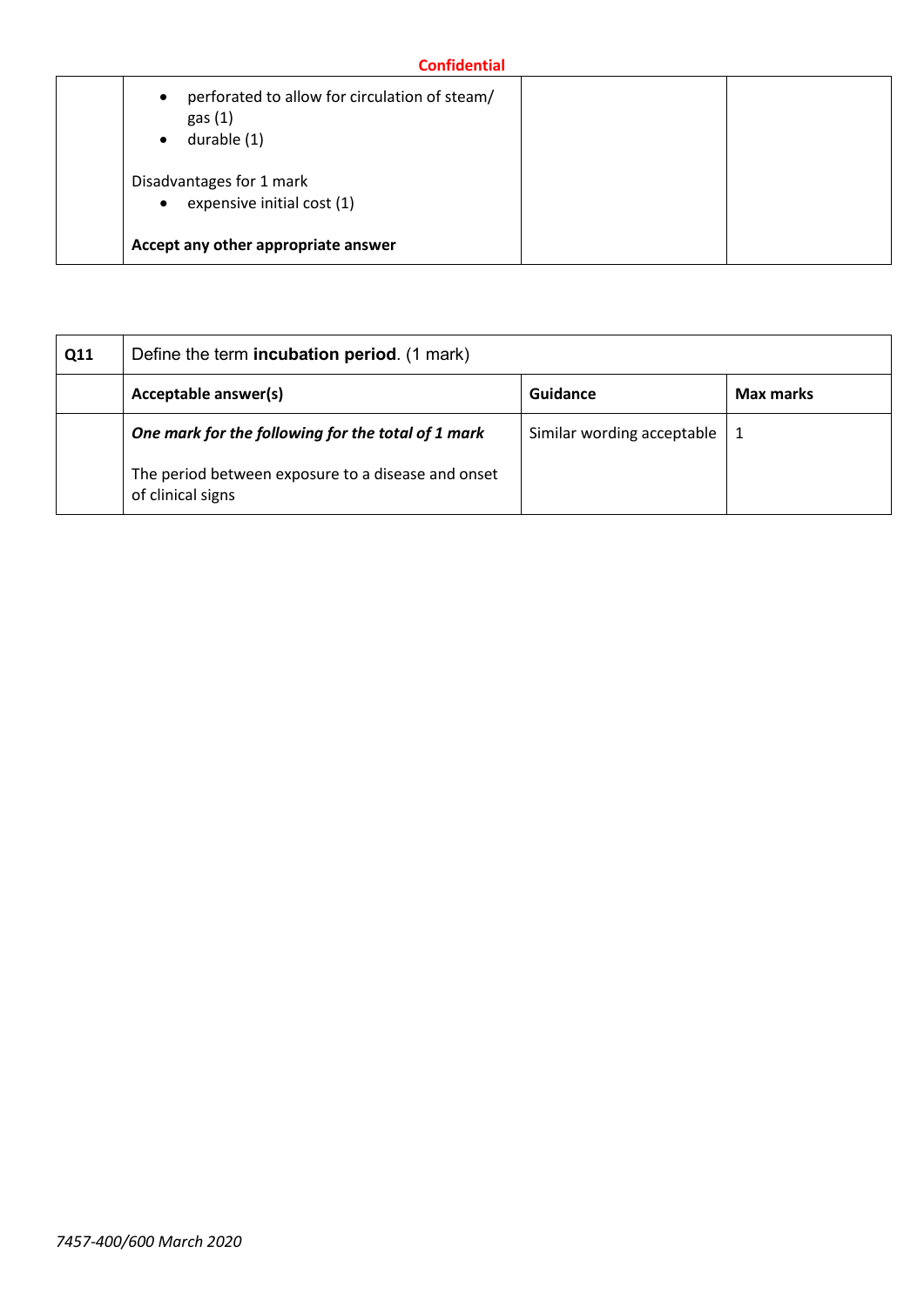| Q12 | Name a disease caused by bacteria and the structure of bacterium responsible. (2 marks) |                                               |           |
|-----|-----------------------------------------------------------------------------------------|-----------------------------------------------|-----------|
|     | Acceptable answer(s)                                                                    | <b>Guidance</b>                               | Max marks |
|     | One for disease and One mark for classification                                         | For MRSA full name of<br>disease not required | 2         |
|     | MRSA $(1)$ – staphylococcus $(1)$                                                       |                                               |           |
|     | Pyoderma (1) - staphylococcus (1)                                                       | For bacterium italics and spp                 |           |
|     | Kennel Cough (1) - bacilli rods (1)                                                     | are not required                              |           |
|     | Salmonellosis (1) - bacilli rods (1)                                                    |                                               |           |
|     | Tetanus (1) - bacilli rods (1)                                                          | Also accept anatomical                        |           |
|     | Leptospirosis $(1)$ – spirochete $(1)$                                                  | structure                                     |           |
|     | Lyme disease $(1)$ – spirochete $(1)$                                                   |                                               |           |
|     | Sepsis (1) – streptococci (1)                                                           |                                               |           |
|     | Any other acceptable answer                                                             |                                               |           |

| Q13 | (a) Explain why it is important to implement a barrier nursing protocol for a lone parrot with<br>Psittacosis. (1 mark)<br>(b) List two items of personal protective equipment (PPE) essential for nursing a patient with<br>Psittacosis. (2 marks) |                 |                  |
|-----|-----------------------------------------------------------------------------------------------------------------------------------------------------------------------------------------------------------------------------------------------------|-----------------|------------------|
|     | Acceptable answer(s)                                                                                                                                                                                                                                | <b>Guidance</b> | <b>Max marks</b> |
|     | (a) one mark for the following                                                                                                                                                                                                                      |                 | 3                |
|     | It is important to implement barrier nursing because<br>psittacosis is highly contagious/zoonotic condition (1)                                                                                                                                     |                 |                  |
|     | One mark for any of the following, to a total<br>(b)<br>of 2 marks                                                                                                                                                                                  |                 |                  |
|     | Face mask (respiratory protective equipment) (1)<br>Gloves (1)                                                                                                                                                                                      |                 |                  |
|     | Apron (1)                                                                                                                                                                                                                                           |                 |                  |
|     | Shoe covers (1)                                                                                                                                                                                                                                     |                 |                  |
|     | Any other acceptable answer                                                                                                                                                                                                                         |                 |                  |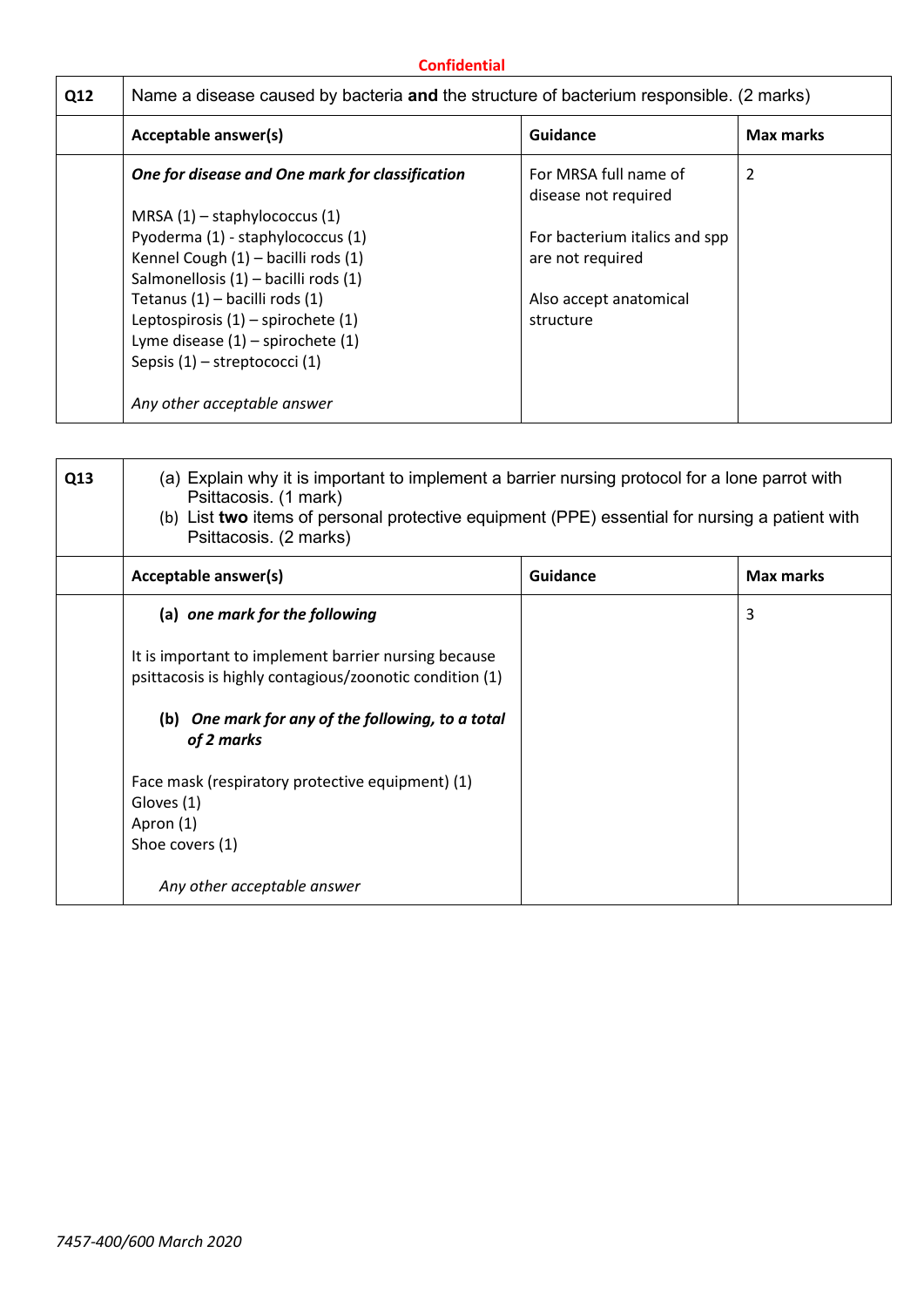|     | <b>Confidential</b>                                                                                                                                                                                                                                                                                                                                                                                           |                 |                  |
|-----|---------------------------------------------------------------------------------------------------------------------------------------------------------------------------------------------------------------------------------------------------------------------------------------------------------------------------------------------------------------------------------------------------------------|-----------------|------------------|
| Q14 | Describe the route a drug takes from ingestion to site of action, following administration by the oral<br>route. (5 marks)                                                                                                                                                                                                                                                                                    |                 |                  |
|     | Acceptable answer(s)                                                                                                                                                                                                                                                                                                                                                                                          | <b>Guidance</b> | <b>Max marks</b> |
|     | One mark for each of the following, to a total of 5<br>marks                                                                                                                                                                                                                                                                                                                                                  |                 | 5                |
|     | The oral drug will be digested/broken down in the<br>upper digestive tract/digestion starts in the mouth and<br>travels down the oesophagus (1), the drug will move<br>through the intestinal wall (1), enters the hepatic<br>portal system/travels to the liver (1). It is metabolised<br>by the liver (1) and moves to site of action (1) via the<br>bloodstream (1) Is removed via an excretion route (1). |                 |                  |
|     | Any other acceptable answer                                                                                                                                                                                                                                                                                                                                                                                   |                 |                  |

| Q15 | State the difference between the generic name and the trade name of a drug. (2 marks)                                                                                                                                                                         |                                  |           |
|-----|---------------------------------------------------------------------------------------------------------------------------------------------------------------------------------------------------------------------------------------------------------------|----------------------------------|-----------|
|     | Acceptable answer(s)                                                                                                                                                                                                                                          | Guidance                         | Max marks |
|     | One mark for any of the following, to a total of 2<br>marks<br>Generic name – The common name of the<br>$\bullet$<br>active ingredient (of a product) (1)<br>Trade name - The drug name specific to a<br>$\bullet$<br>(particular pharmaceutical) company (1) | similar wording is<br>acceptable | 2         |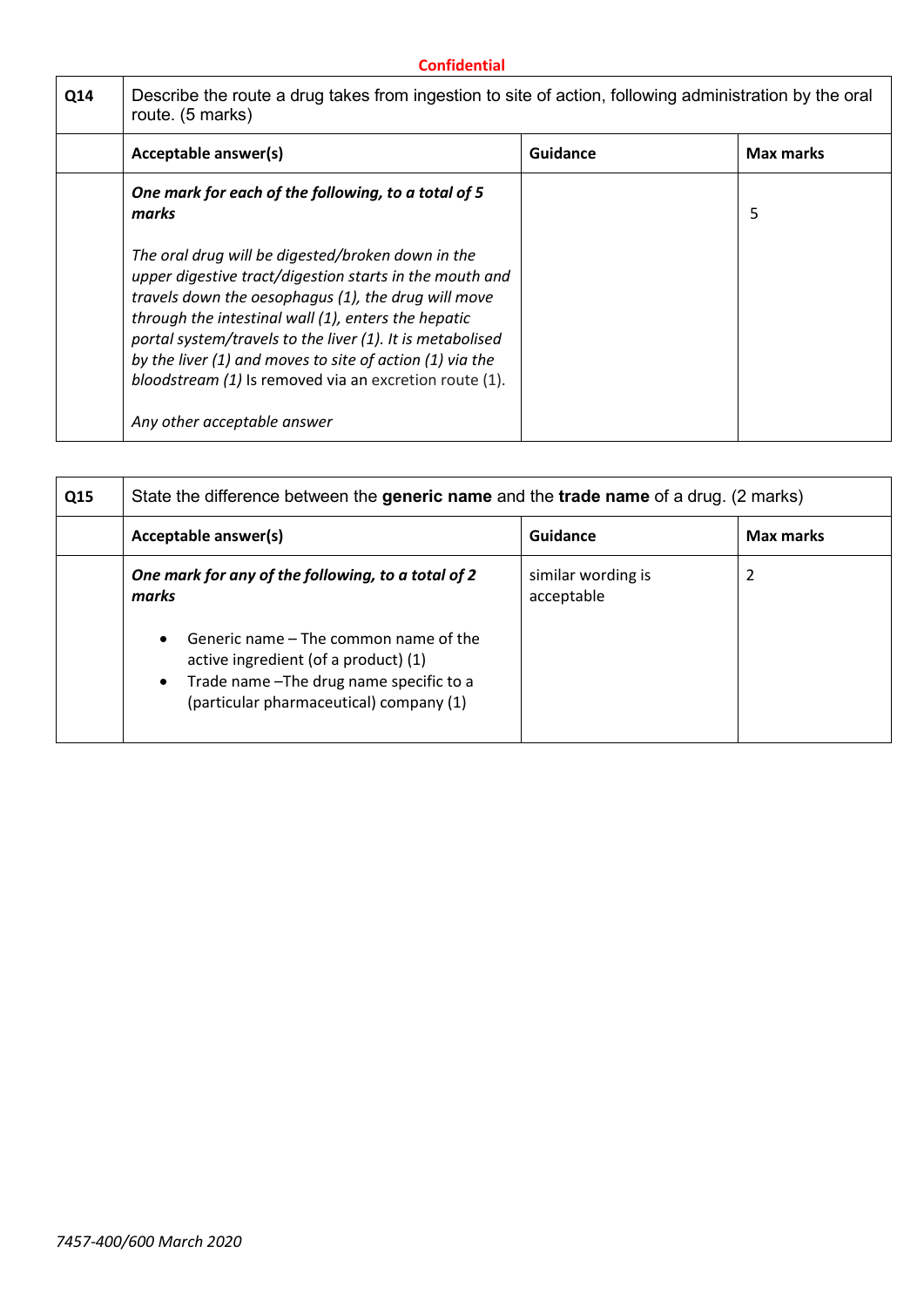| Q16 | State three adverse events that must be reported to the Veterinary Medicines Directorate (VMD).<br>(3 marks)                                                                                                                                                                                                                                                                                |                                                                                                                                                                                                                |           |
|-----|---------------------------------------------------------------------------------------------------------------------------------------------------------------------------------------------------------------------------------------------------------------------------------------------------------------------------------------------------------------------------------------------|----------------------------------------------------------------------------------------------------------------------------------------------------------------------------------------------------------------|-----------|
|     | Acceptable answer(s)                                                                                                                                                                                                                                                                                                                                                                        | Guidance                                                                                                                                                                                                       | Max marks |
|     | One mark for any of the following, to a total of 3<br>marks<br>Adverse drug reaction/prolonged signs for animals<br>٠<br>treated $(1)$<br>Allergies (1)<br>Problem with a microchip (1)<br>$\bullet$<br>Lack of drug efficacy (1)<br>٠<br>Vaccine reaction (1)<br>٠<br>Human reaction to an animal medicine (1)<br>٠<br>Significant disability/congenital abnormality (1)<br>٠<br>Death (1) | Do not accept 'Adverse<br>event' unless a specific<br>adverse event is named eg<br>allergy.<br>Do not award multiple<br>marks for the same point<br>written differently eg<br>adverse drug<br>reaction/allergy | 3         |
|     | Any other acceptable answer                                                                                                                                                                                                                                                                                                                                                                 |                                                                                                                                                                                                                |           |

| Q17 | Define the terms subjective information and objective information gathered as part of the<br>SOAP/IER method of patient assessment. (2 marks)                                                                           |                            |                  |
|-----|-------------------------------------------------------------------------------------------------------------------------------------------------------------------------------------------------------------------------|----------------------------|------------------|
|     | Acceptable answer(s)                                                                                                                                                                                                    | <b>Guidance</b>            | <b>Max marks</b> |
|     | One mark for any of the following, to a total of 2<br>marks                                                                                                                                                             | similar wording acceptable | $\overline{2}$   |
|     | <b>Subjective</b> – Based on or influenced by<br>feelings, opinions or impressions (1). (Includes<br>owner's account of the history, personal<br>impression of the animal's wellbeing and<br>perception of the problem) |                            |                  |
|     | <b>Objective</b> – Factual, measurable data (1) (such<br>as vital signs (TPR etc.) weight, diagnostic tests<br>and directly observed, specific behaviours.)                                                             |                            |                  |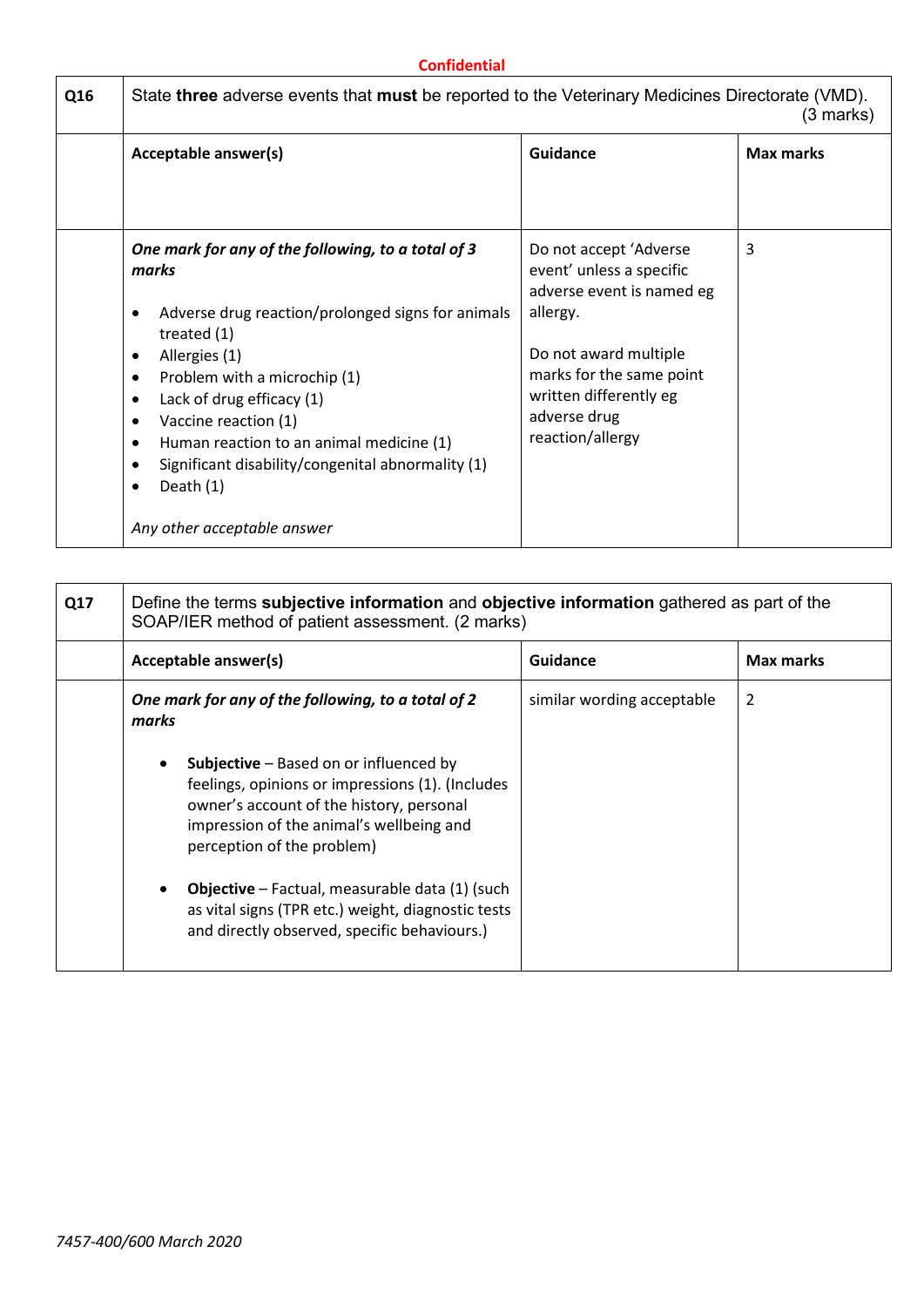| Q18 | Define the terms medical model and nursing-focused model in relation to models of patient care.<br>$(2 \text{ marks})$                             |                            |           |
|-----|----------------------------------------------------------------------------------------------------------------------------------------------------|----------------------------|-----------|
|     | Acceptable answer(s)                                                                                                                               | Guidance                   | Max marks |
|     | One mark for any of the following definition, to a<br>total of 2 marks                                                                             | similar wording acceptable | 2         |
|     | Medical model - a disease orientated approach to<br>patient care (which is typically associated with the<br>veterinary surgeon) (1).               |                            |           |
|     | <b>Nursing model</b> – Places the patient and the nursing<br>care of that patient, at the centre of the care plan,<br>rather than the disease. (1) |                            |           |

| Q19 | Define the term pulse deficit. (1 mark)                             |                            |              |
|-----|---------------------------------------------------------------------|----------------------------|--------------|
|     | Acceptable answer(s)                                                | Guidance                   | Max<br>marks |
|     | One mark for the following answer                                   | similar wording acceptable | -1           |
|     | Lack of synchronisation between the heartbeat and<br>pulse rate (1) |                            |              |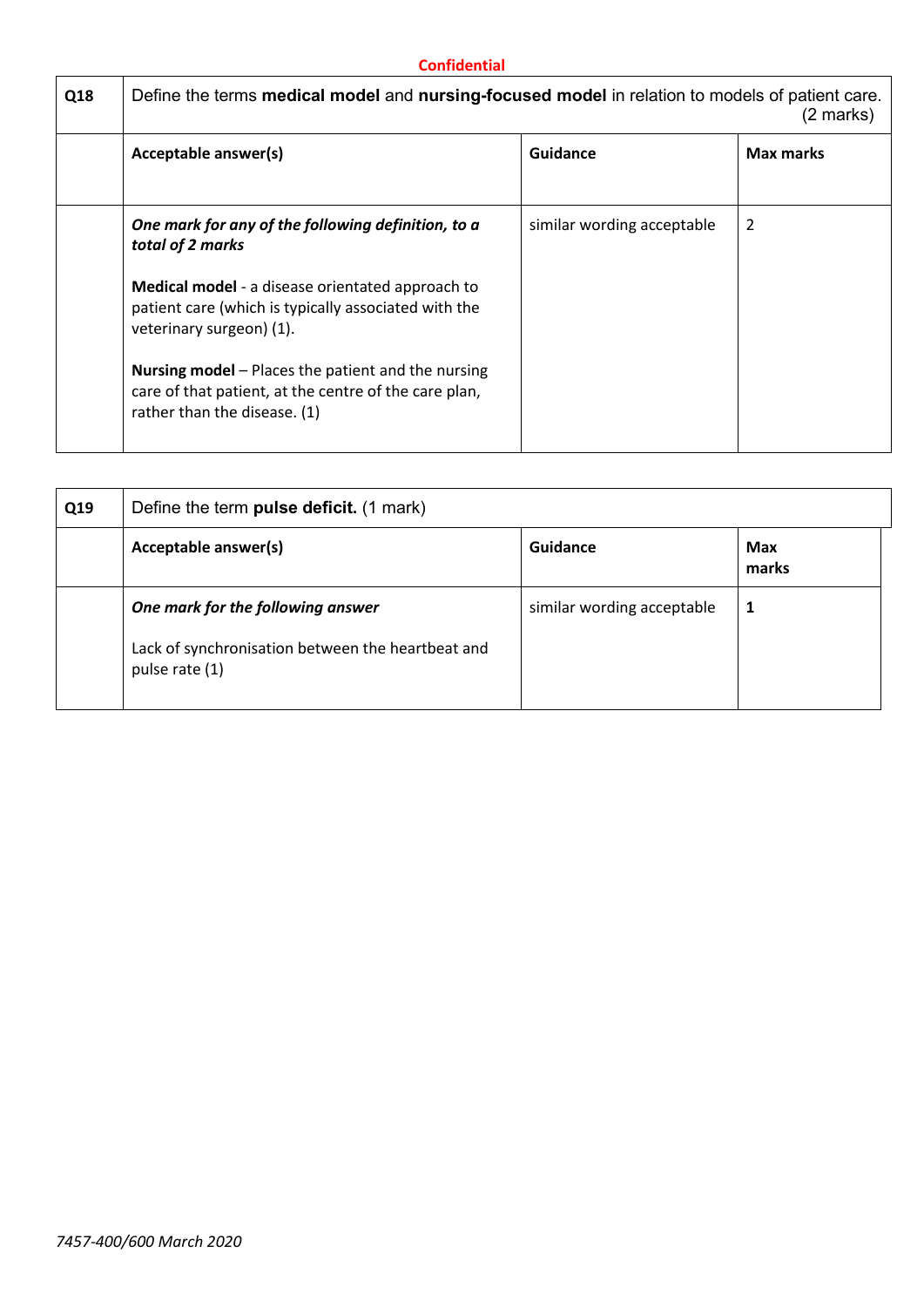| <b>Q20</b> | Explain the difference between the terms infection and colonisation in relation to a wound.<br>$(2 \text{ marks})$                        |                                  |                     |
|------------|-------------------------------------------------------------------------------------------------------------------------------------------|----------------------------------|---------------------|
|            | Acceptable answer(s)                                                                                                                      | <b>Guidance</b>                  | <b>Max</b><br>marks |
|            | One mark for each of the following, to a total of 2<br>marks                                                                              | similar wording is<br>acceptable | 2                   |
|            | Infection – the presence of multiplying bacteria with<br>an immune response from the body (1)                                             |                                  |                     |
|            | Colonisation – the presence of multiplying bacteria but<br>with no immune response from the host (1)                                      |                                  |                     |
|            | Both infection and colonisation have multiplying<br>bacteria present but with infection there is also an<br>immune response from the body |                                  |                     |

| Q21 | State two types of wound debridement. (2 marks)                                                                               |                                                                  |                     |
|-----|-------------------------------------------------------------------------------------------------------------------------------|------------------------------------------------------------------|---------------------|
|     | Acceptable answer(s)                                                                                                          | Guidance                                                         | <b>Max</b><br>marks |
|     | One mark for any of the following, to a total of 1<br>mark                                                                    | Similar wording is<br>acceptable                                 | 2                   |
|     | Surgical (1)<br>Mechanical (1)<br>$\bullet$<br>Chemical (1)<br>٠<br>Autolytic (1)<br>$\bullet$<br>Biological (1)<br>$\bullet$ | Do not accept non-surgical<br>Accept descriptions or<br>examples |                     |